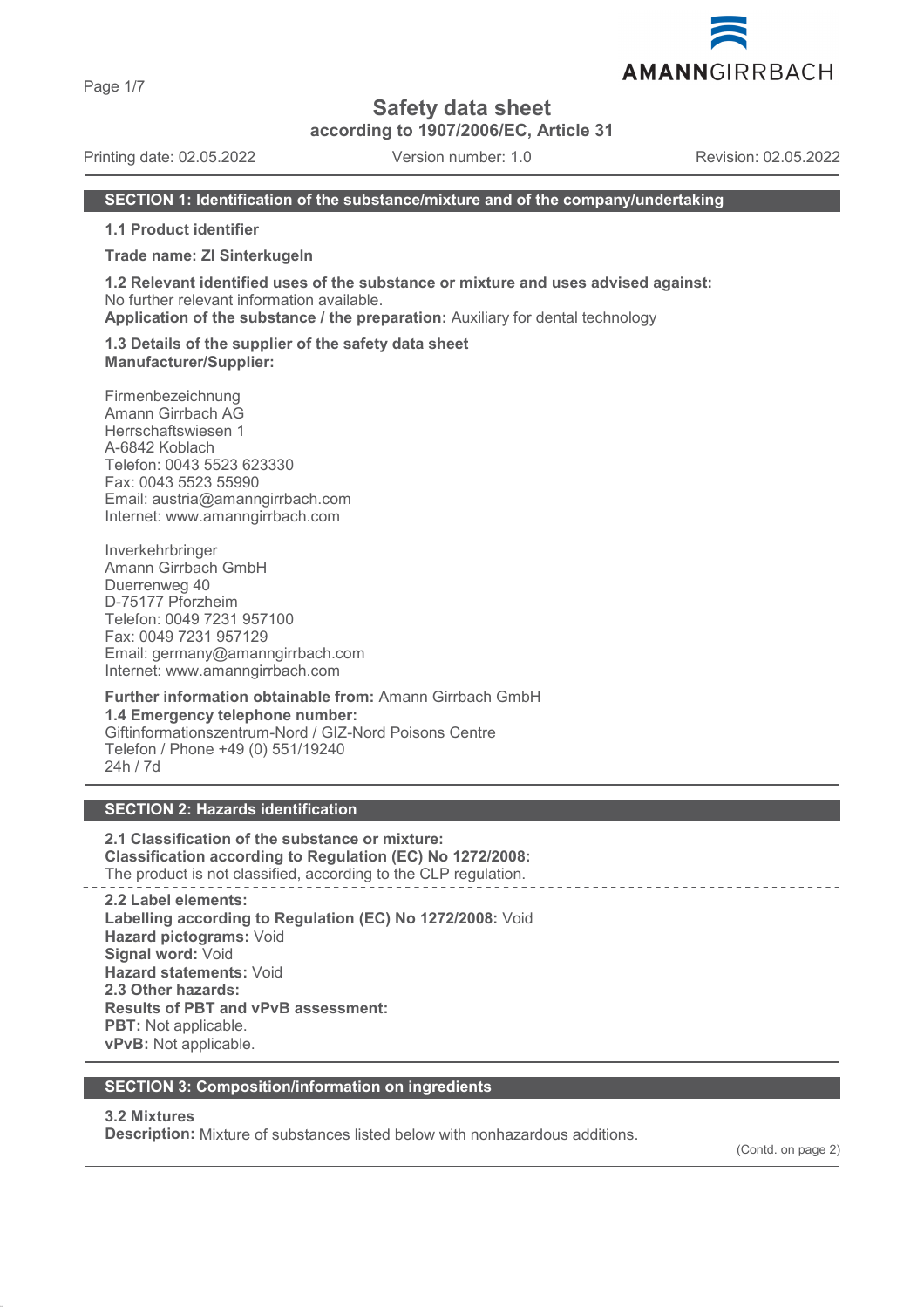

**according to 1907/2006/EC, Article 31**

Printing date: 02.05.2022 Version number: 1.0 Revision: 02.05.2022

**Trade name: ZI Sinterkugeln**

**Dangerous components:** 

CAS: 1314-23-4 EINECS: 215-227-2 Reg.nr.: 01-2119486976-14 zirconium dioxide substance with a Community workplace exposure limit **Additional information:** For the wording of the listed hazard phrases refer to section 16.

# **SECTION 4: First aid measures**

### **4.1 Description of first aid measures:**

**General information:**

Take affected persons out into the fresh air. Do not leave affected persons unattended. **After inhalation:** Supply fresh air; consult doctor in case of complaints. **After skin contact:** If skin irritation continues, consult a doctor. **After eye contact:** Rinse opened eye for several minutes under running water. Call a doctor immediately. **After swallowing:** Call a doctor immediately. **4.2 Most important symptoms and effects, both acute and delayed:** No further relevant information available. **4.3 Indication of any immediate medical attention and special treatment needed:** No further relevant information available.

### **SECTION 5: Firefighting measures**

**5.1 Extinguishing media:**

**Suitable extinguishing agents:**

CO2, powder or water spray. Fight larger fires with water spray or alcohol resistant foam.

**5.2 Special hazards arising from the substance or mixture:**

Formation of toxic gases is possible during heating or in case of fire.

**5.3 Advice for firefighters:**

### **Protective equipment:**

Mouth respiratory protective device. Do not inhale explosion gases or combustion gases.

# **SECTION 6: Accidental release measures**

**6.1 Personal precautions, protective equipment and emergency procedures:**

Wear protective equipment. Keep unprotected persons away.

Ensure adequate ventilation.

Avoid formation of dust.

Use respiratory protective device against the effects of fumes/dust/aerosol.

**6.2 Environmental precautions:** Do not allow product to reach sewage system or any water course.

**6.3 Methods and material for containment and cleaning up:**

Pick up mechanically.

Ensure adequate ventilation.

**6.4 Reference to other sections:**

See Section 7 for information on safe handling.

See Section 8 for information on personal protection equipment.

See Section 13 for disposal information.

(Contd. on page 3)

(Contd. of page 1) >50-≤100%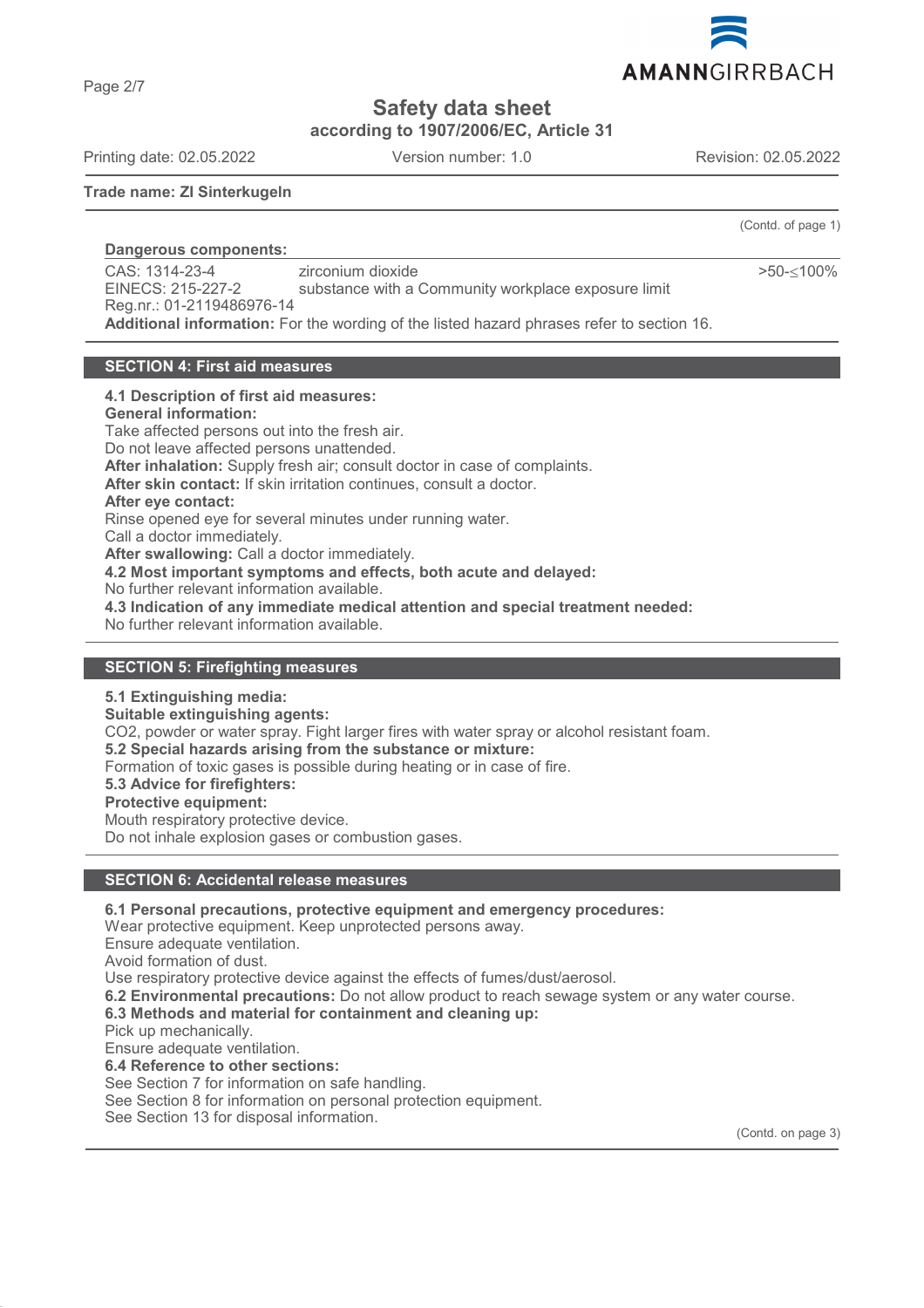

**according to 1907/2006/EC, Article 31**

Printing date: 02.05.2022 Version number: 1.0 Revision: 02.05.2022

AMANNGIRRBACH

**Trade name: ZI Sinterkugeln**

(Contd. of page 2)

# **SECTION 7: Handling and storage**

**7.1 Precautions for safe handling:**

Open and handle receptacle with care. Ensure good ventilation/exhaustion at the workplace. Prevent formation of dust.

**Information about fire - and explosion protection:** Keep ignition sources away - Do not smoke.

**7.2 Conditions for safe storage, including any incompatibilities: Storage:**

**Requirements to be met by storerooms and receptacles:** Store only in the original receptacle. **Information about storage in one common storage facility:** Store away from foodstuffs. **Further information about storage conditions:** Keep container tightly sealed.

**7.3 Specific end use(s):** No further relevant information available.

# **SECTION 8: Exposure controls/personal protection**

### **8.1 Control parameters:**

**Ingredients with limit values that require monitoring at the workplace:** 

### **1314-23-4 zirconium dioxide**

OEL Short-term value: 10 mg/m<sup>3</sup> Long-term value: 5 mg/m<sup>3</sup> as Zr

# **8.2 Exposure controls:**

**Appropriate engineering controls** No further data; see item 7.

#### **Individual protection measures, such as personal protective equipment General protective and hygienic measures:**

The usual precautionary measures are to be adhered to when handling chemicals.

Wash hands before breaks and at the end of work.

Keep away from foodstuffs, beverages and feed.

Do not inhale dust / smoke / mist.

Avoid contact with the eyes and skin.

### **Respiratory protection:**

Use suitable respiratory protective device in case of insufficient ventilation.

Short term filter device:

Filter P1

# **Hand protection** Protective gloves

**Material of gloves:**

Nitrile rubber, NBR

The selection of the suitable gloves does not only depend on the material, but also on further marks of quality and varies from manufacturer to manufacturer.

# **Penetration time of glove material:**

The exact break through time has to be found out by the manufacturer of the protective gloves and has to be observed.

**Eye/face protection** Tightly sealed goggles

# **SECTION 9: Physical and chemical properties**

| 9.1 Information on basic physical and chemical properties: |                                    |  |
|------------------------------------------------------------|------------------------------------|--|
| <b>General Information:</b>                                |                                    |  |
| Colour:                                                    | According to product specification |  |
| Odour:                                                     | <b>Odourless</b>                   |  |
| Odour threshold:                                           | Not determined.                    |  |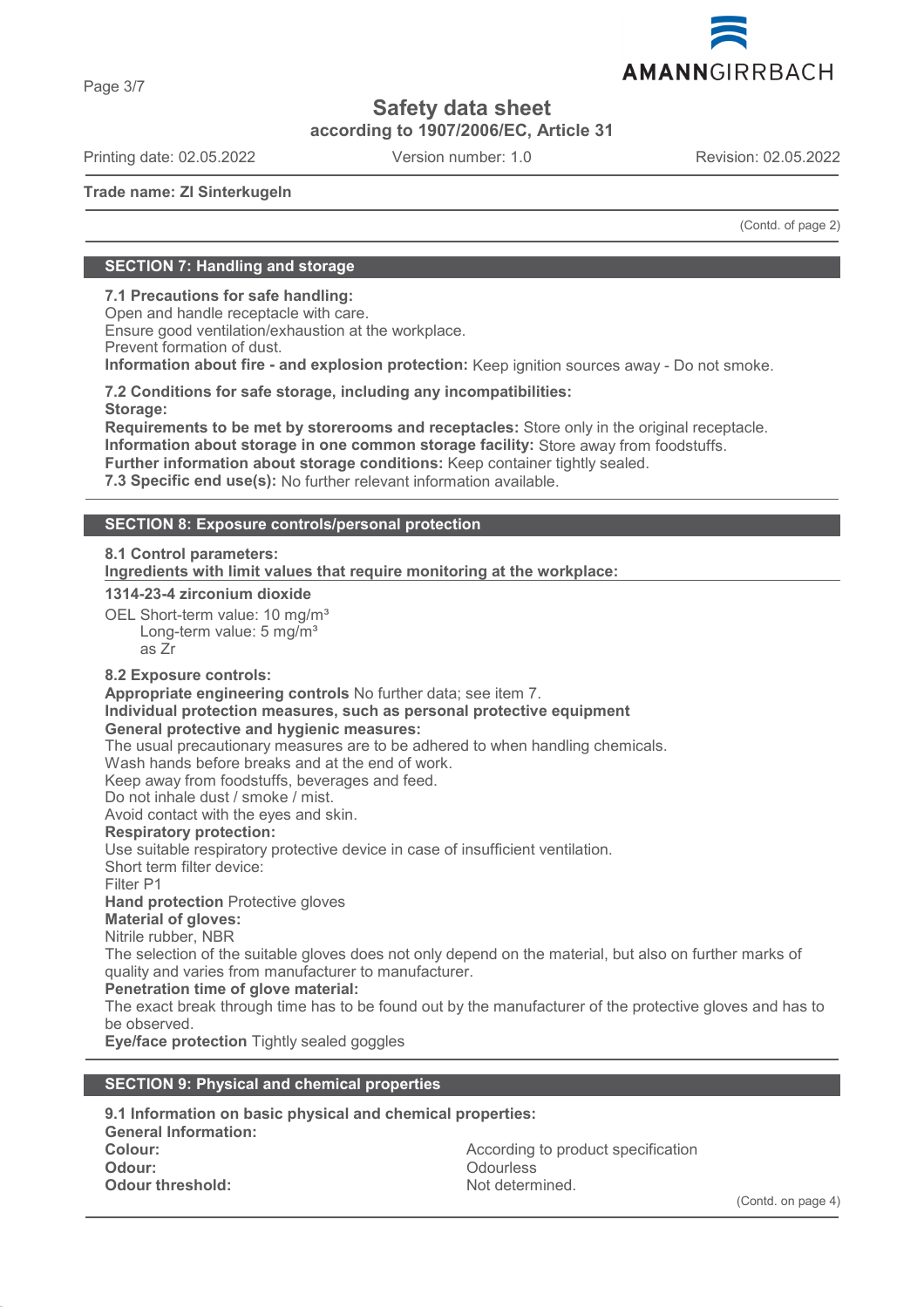Page 4/7



**Safety data sheet**

**according to 1907/2006/EC, Article 31**

Printing date: 02.05.2022 Version number: 1.0 Revision: 02.05.2022

**Trade name: ZI Sinterkugeln**

|                                                    | (Contd. of page 3)                            |
|----------------------------------------------------|-----------------------------------------------|
| <b>Melting point/freezing point:</b>               | Undetermined.                                 |
| Boiling point or initial boiling point and boiling |                                               |
| range                                              | Undetermined.                                 |
| <b>Flammability</b>                                | Not applicable.                               |
| Lower and upper explosion limit                    |                                               |
|                                                    |                                               |
| Lower:                                             | Not determined.                               |
| Upper:                                             | Not determined.                               |
| Flash point:                                       | Not applicable.                               |
| Auto-ignition temperature:                         | Product is not selfigniting.                  |
| <b>Decomposition temperature:</b>                  | Not determined.                               |
| pH                                                 | Not applicable.                               |
| <b>Viscosity:</b>                                  |                                               |
| <b>Kinematic viscosity</b>                         |                                               |
|                                                    | Not applicable.                               |
| Dynamic:                                           | Not applicable.                               |
| <b>Solubility</b>                                  |                                               |
| water:                                             | Insoluble.                                    |
| Partition coefficient n-octanol/water (log value)  | Not determined.                               |
| <b>Vapour pressure:</b>                            | Not determined.                               |
| Density and/or relative density                    |                                               |
| Density at 20 °C:                                  | $>6.0$ g/cm <sup>3</sup>                      |
| <b>Relative density:</b>                           | Not determined.                               |
| Bulk density at 20 °C:                             | $3.8 - 4.1$ kg/m <sup>3</sup>                 |
|                                                    |                                               |
| Vapour density:                                    | Not determined.                               |
| <b>Particle characteristics</b>                    | See item 3.                                   |
| 9.2 Other information:                             |                                               |
| Appearance:                                        |                                               |
| Form:                                              | Solid                                         |
| Important information on protection of health      |                                               |
| and environment, and on safety.                    |                                               |
|                                                    |                                               |
| <b>Explosive properties:</b>                       | Product does not present an explosion hazard. |
| <b>Change in condition:</b>                        |                                               |
| <b>Evaporation rate:</b>                           | Not applicable.                               |
| Information with regard to physical hazard         |                                               |
| classes                                            |                                               |
| <b>Explosives</b>                                  | Void                                          |
| <b>Flammable gases</b>                             | Void                                          |
| <b>Aerosols</b>                                    | Void                                          |
| <b>Oxidising gases</b>                             | Void                                          |
| <b>Gases under pressure</b>                        | Void                                          |
| <b>Flammable liquids</b>                           | Void                                          |
| <b>Flammable solids</b>                            | Void                                          |
|                                                    |                                               |
| Self-reactive substances and mixtures              | Void                                          |
| <b>Pyrophoric liquids</b>                          | Void                                          |
| <b>Pyrophoric solids</b>                           | Void                                          |
| Self-heating substances and mixtures               | Void                                          |
| Substances and mixtures, which emit flammable      |                                               |
| gases in contact with water                        | Void                                          |
| <b>Oxidising liquids</b>                           | Void                                          |
| <b>Oxidising solids</b>                            | Void                                          |
| <b>Organic peroxides</b>                           | Void                                          |
| <b>Corrosive to metals</b>                         | Void                                          |
|                                                    | (Contd. on page 5)                            |
|                                                    |                                               |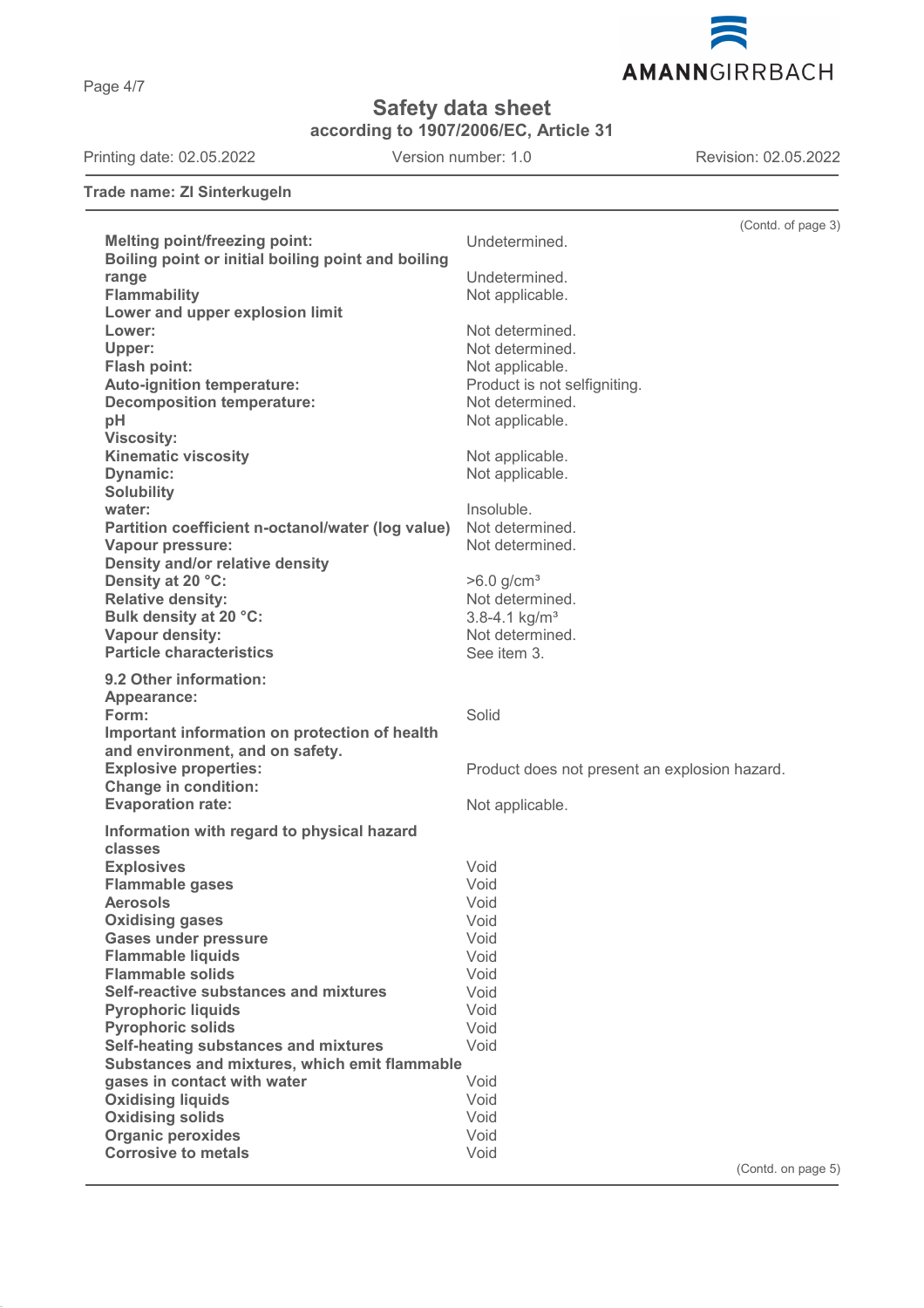

**according to 1907/2006/EC, Article 31**

Printing date: 02.05.2022 Version number: 1.0 Revision: 02.05.2022

**Trade name: ZI Sinterkugeln** (Contd. of page 4) **Desensitised explosives** Void **SECTION 10: Stability and reactivity 10.1 Reactivity:** No further relevant information available. **10.2 Chemical stability:**

**Thermal decomposition / conditions to be avoided:**

No decomposition if used according to specifications.

**10.3 Possibility of hazardous reactions:** No dangerous reactions known.

**10.4 Conditions to avoid:** No further relevant information available.

**10.5 Incompatible materials:** No further relevant information available.

**10.6 Hazardous decomposition products:** No dangerous decomposition products known.

# **SECTION 11: Toxicological information**

**11.1 Information on hazard classes as defined in Regulation (EC) No 1272/2008**

**Acute toxicity** Based on available data, the classification criteria are not met.

**Skin corrosion/irritation** Based on available data, the classification criteria are not met.

**Serious eye damage/irritation** Based on available data, the classification criteria are not met.

**Respiratory or skin sensitisation** Based on available data, the classification criteria are not met.

**Germ cell mutagenicity** Based on available data, the classification criteria are not met.

**Carcinogenicity** Based on available data, the classification criteria are not met.

**Reproductive toxicity** Based on available data, the classification criteria are not met.

**STOT-single exposure** Based on available data, the classification criteria are not met.

**STOT-repeated exposure** Based on available data, the classification criteria are not met.

**Aspiration hazard** Based on available data, the classification criteria are not met.

**11.2 Information on other hazards**

**Endocrine disrupting properties** 

None of the ingredients is listed.

# **SECTION 12: Ecological information**

**12.1 Toxicity:**

**Aquatic toxicity:** No further relevant information available.

**12.2 Persistence and degradability:** No further relevant information available.

**12.3 Bioaccumulative potential:** No further relevant information available.

**12.4 Mobility in soil:** No further relevant information available.

**12.5 Results of PBT and vPvB assessment:**

**PBT:** Not applicable.

**vPvB:** Not applicable.

**12.6 Endocrine disrupting properties**

The product does not contain substances with endocrine disrupting properties.

**12.7 Other adverse effects:** No further relevant information available.

### **Additional ecological information:**

### **General notes:**

Water hazard class 1 (German Regulation) (Self-assessment): slightly hazardous for water Do not allow undiluted product or large quantities of it to reach ground water, water course or sewage system.

(Contd. on page 6)

Page 5/7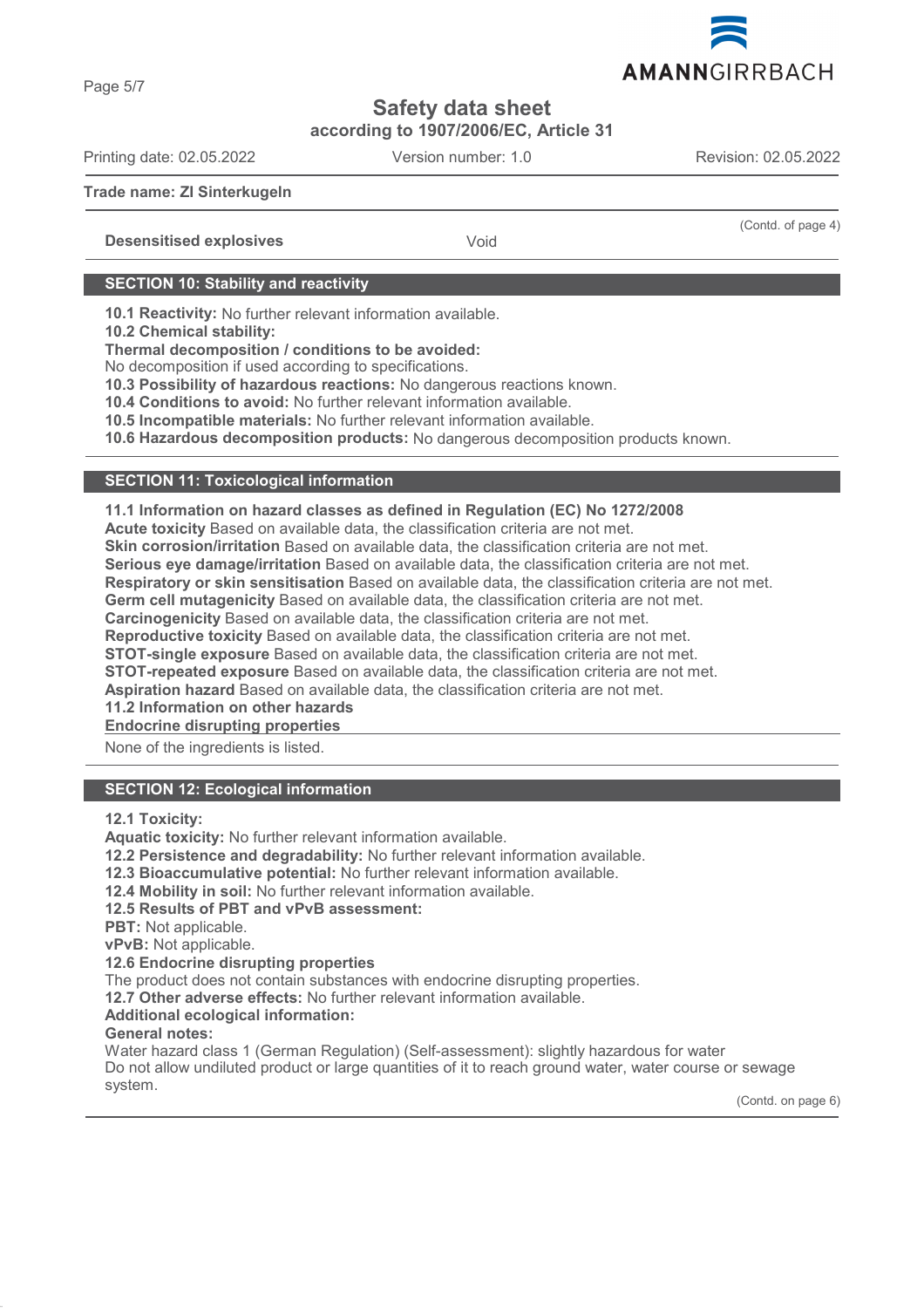

**according to 1907/2006/EC, Article 31**

Printing date: 02.05.2022 Version number: 1.0 Revision: 02.05.2022

**Trade name: ZI Sinterkugeln**

(Contd. of page 5)

# **SECTION 13: Disposal considerations**

**13.1 Waste treatment methods: European waste catalogue:**

Dispose of contents/container in accordance with local/regional/national/international regulations.

### **Uncleaned packaging:**

**Recommendation:** Disposal must be made according to official regulations.

| <b>SECTION 14: Transport information</b> |
|------------------------------------------|
|                                          |

| 14.1 UN number or ID number<br>ADR, ADN, IMDG, IATA<br>14.2 UN proper shipping name:<br>ADR, ADN, IMDG, IATA<br>14.3 Transport hazard class(es): | Void<br>Void    |  |
|--------------------------------------------------------------------------------------------------------------------------------------------------|-----------------|--|
| ADR, ADN, IMDG, IATA<br>Class:<br>14.4 Packing group:                                                                                            | Void            |  |
| ADR, IMDG, IATA<br><b>14.5 Environmental hazards:</b>                                                                                            | Void            |  |
| Marine pollutant:                                                                                                                                | <b>No</b>       |  |
| <b>14.6 Special precautions for user:</b>                                                                                                        | Not applicable. |  |
| 14.7 Maritime transport in bulk according to IMO                                                                                                 |                 |  |
| <b>instruments</b>                                                                                                                               | Not applicable. |  |
| <b>UN "Model Regulation":</b>                                                                                                                    | Void            |  |

### **SECTION 15: Regulatory information**

**15.1 Safety, health and environmental regulations/legislation specific for the substance or mixture:** No further relevant information available.

**Directive 2012/18/EU Named dangerous substances - ANNEX I** None of the ingredients is listed. **DIRECTIVE 2011/65/EU on the restriction of the use of certain hazardous substances in electrical and electronic equipment – Annex II** None of the ingredients is listed. **REGULATION (EU) 2019/1148** Annex I - RESTRICTED EXPLOSIVES PRECURSORS (Upper limit value for the purpose of licensing **under Article 5(3))** None of the ingredients is listed. **Annex II - REPORTABLE EXPLOSIVES PRECURSORS**  None of the ingredients is listed. **Regulation (EC) No 273/2004 on drug precursors**  None of the ingredients is listed. Regulation (EC) No 111/2005 laying down rules for the monitoring of trade between the Community **and third countries in drug precursors** None of the ingredients is listed. **15.2 Chemical safety assessment:** A Chemical Safety Assessment has not been carried out. (Contd. on page 7)